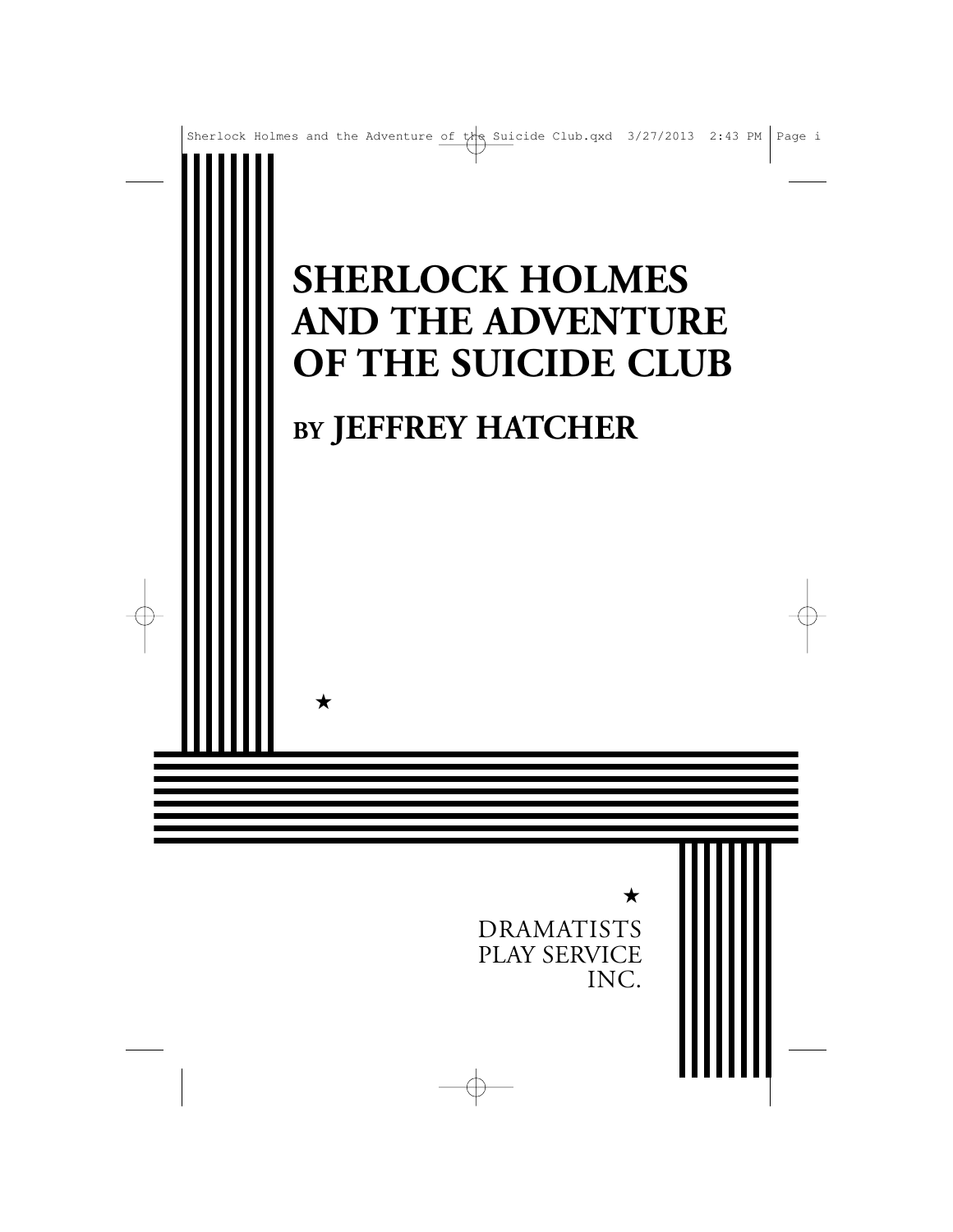#### SHERLOCK HOLMES AND THE ADVENTURE OF THE SUICIDE CLUB Copyright © 2013, Jeffrey Hatcher

#### All Rights Reserved

CAUTION: Professionals and amateurs are hereby warned that performance of SHER-LOCK HOLMES AND THE ADVENTURE OF THE SUICIDE CLUB is subject to payment of a royalty. It is fully protected under the copyright laws of the United States of America, and of all countries covered by the International Copyright Union (including the Dominion of Canada and the rest of the British Commonwealth), and of all countries covered by the Pan-American Copyright Convention, the Universal Copyright Convention, the Berne Convention, and of all countries with which the United States has reciprocal copyright relations. All rights, including without limitation professional/amateur stage rights, motion picture, recitation, lecturing, public reading, radio broadcasting, television, video or sound recording, all other forms of mechanical, electronic and digital reproduction, transmission and distribution, such as CD, DVD, the Internet, private and file-sharing networks, information storage and retrieval systems, photocopying, and the rights of translation into foreign languages are strictly reserved. Particular emphasis is placed upon the matter of readings, permission for which must be secured from the Author's agent in writing.

The English language stock and amateur stage performance rights in the United States, its territories, possessions and Canada for SHERLOCK HOLMES AND THE ADVENTURE OF THE SUICIDE CLUB are controlled exclusively by DRAMA-TISTS PLAY SERVICE, INC., 440 Park Avenue South, New York, NY 10016. No professional or nonprofessional performance of the Play may be given without obtaining in advance the written permission of DRAMATISTS PLAY SERVICE, INC., and paying the requisite fee.

Inquiries concerning all other rights should be addressed to Paradigm, 360 Park Avenue South, 16th Floor, New York, NY 10010. Attn: Jack Tantleff.

#### **SPECIAL NOTE**

Anyone receiving permission to produce SHERLOCK HOLMES AND THE ADVENTURE OF THE SUICIDE CLUB is required to give credit to the Author as sole and exclusive Author of the Play on the title page of all programs distributed in connection with performances of the Play and in all instances in which the title of the Play appears for purposes of advertising, publicizing or otherwise exploiting the Play and/or a production thereof. The name of the Author must appear on a separate line, in which no other name appears, immediately beneath the title and in size of type equal to 50% of the size of the largest, most prominent letter used for the title of the Play. No person, firm or entity may receive credit larger or more prominent than that accorded the Author. The following acknowledgment must appear on the title page in all programs distributed in connection with performances of the Play in size of type no less than 8 point:

The World Premiere of

SHERLOCK HOLMES AND THE ADVENTURE OF THE SUICIDE CLUB was originally commissioned and produced by Arizona Theatre Company, Tuscon/Phoenix, Arizona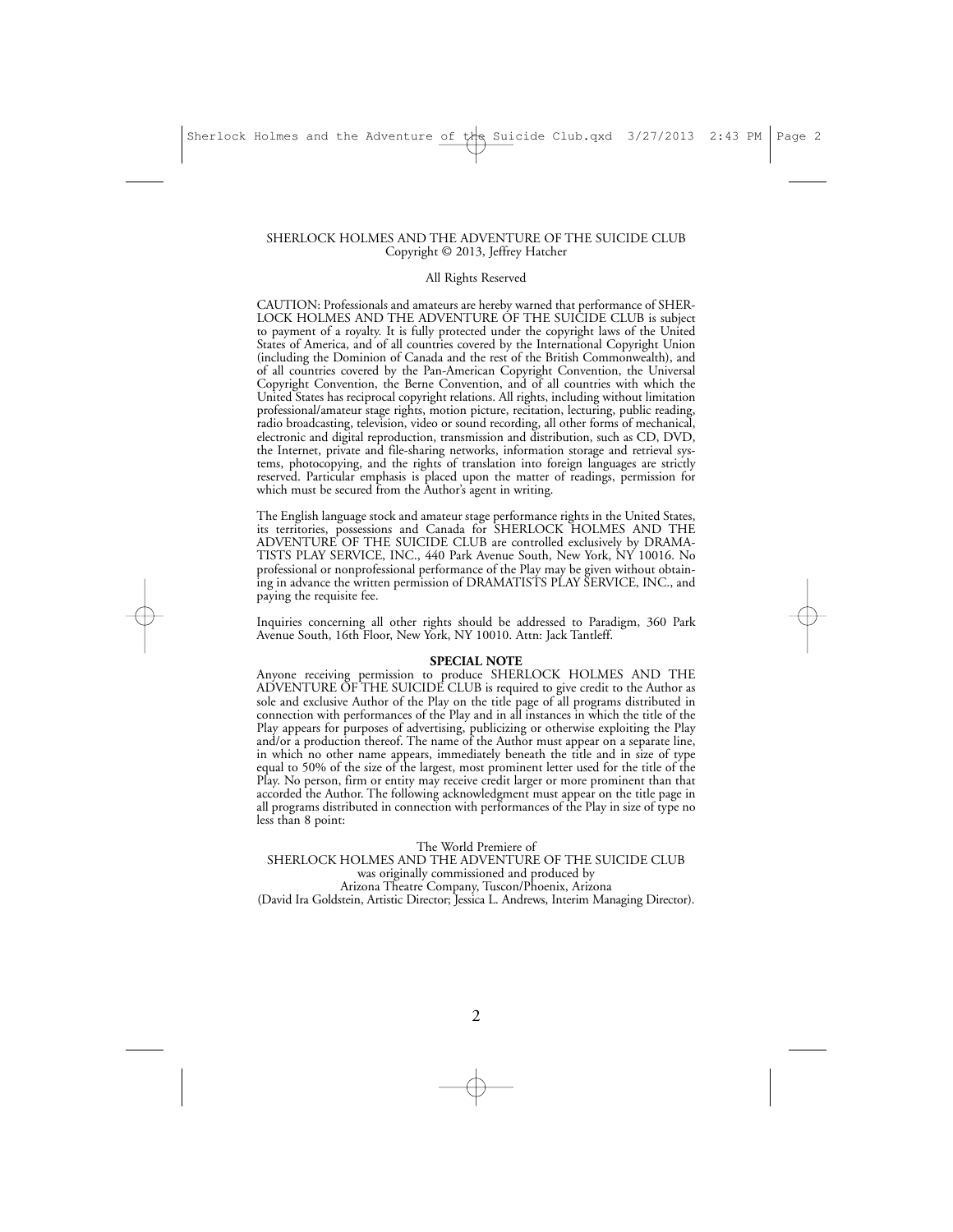*For Julian Bailey (1951–2011)*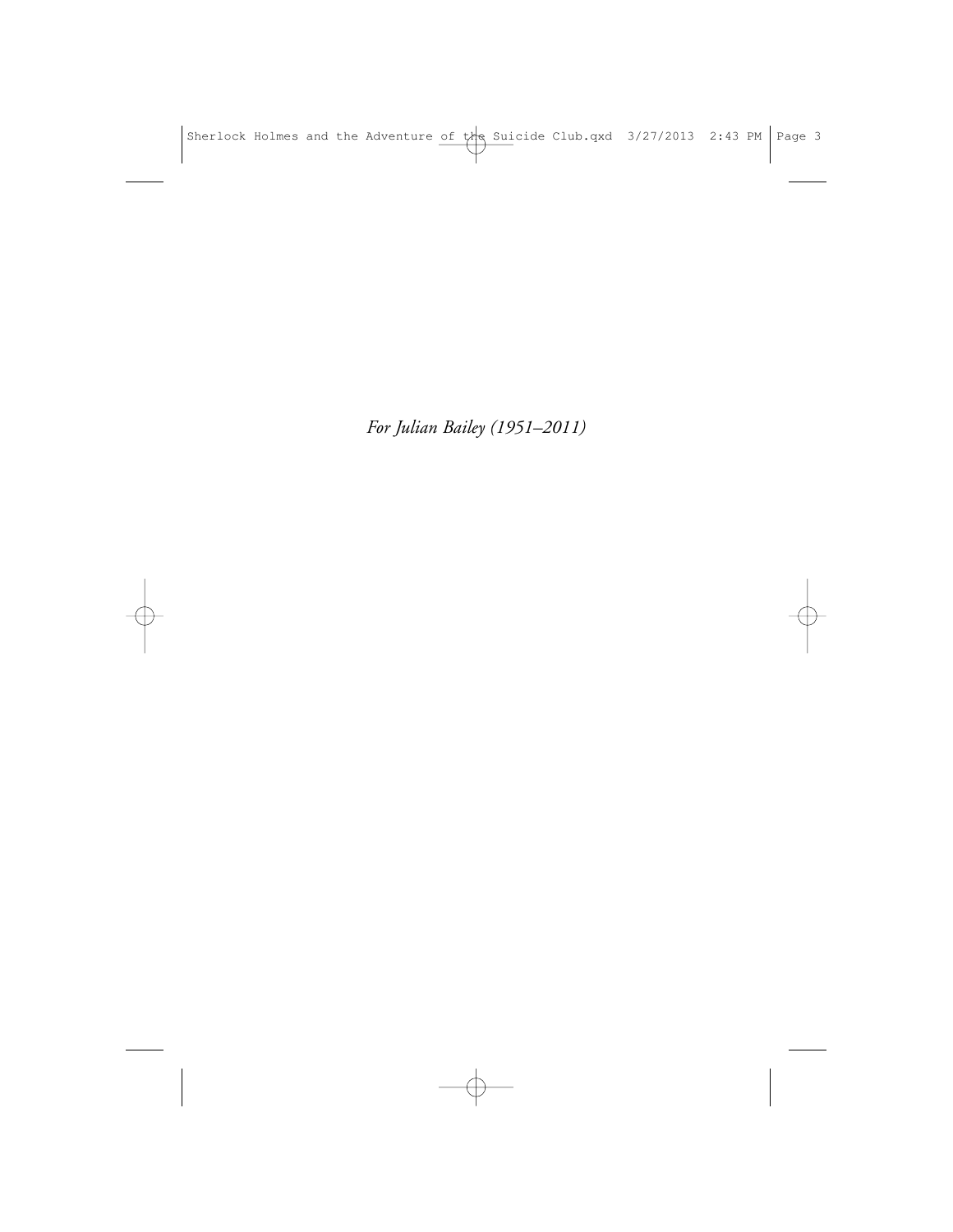SHERLOCK HOLMES AND THE ADVENTURE OF THE SUICIDE CLUB received its world premiere at the Arizona Theatre Company (David Ira Goldstein, Artistic Director; Jessica L. Andrews, Interim Managing Director) in Tucson, Arizona on September 17, 2011. It was directed by David Ira Goldstein; the set design was by John Ezell; the costume design was by Mathew J. Lefebvre; the lighting design was by Don Darnutzer; the sound design was by Brian Jerome Peterson; and the projection design was by Jeffrey Cady. The cast was as follows:

| SHERLOCK HOLMES Remi Sandri                  |  |
|----------------------------------------------|--|
|                                              |  |
| PRINCE NIKITA STARLOFF  Nicholas Bailey      |  |
| CHRISTIANE DE LABEGASSIER  Alexandra Tavares |  |
| CLUB SECRETARY Celesta Ciulla                |  |
| MR. WILLIAMS, MR. ROUNDY  Mark Anders        |  |
| MR. RICHARDS, MYCROFT HOLMES David Green     |  |
| MR. GEORGE, INSPECTOR MICKLEWHITE James Cada |  |
| MR. HENRY, A.C. CROSSE  Roberto Guajardo     |  |
| MRS. HUDSON, LUCY O'MALLEY  Maedell Dixon    |  |

Roles subsequently cut from the script were performed by: Chrissy Tolley, Karl Hussey, and Connor Kesserling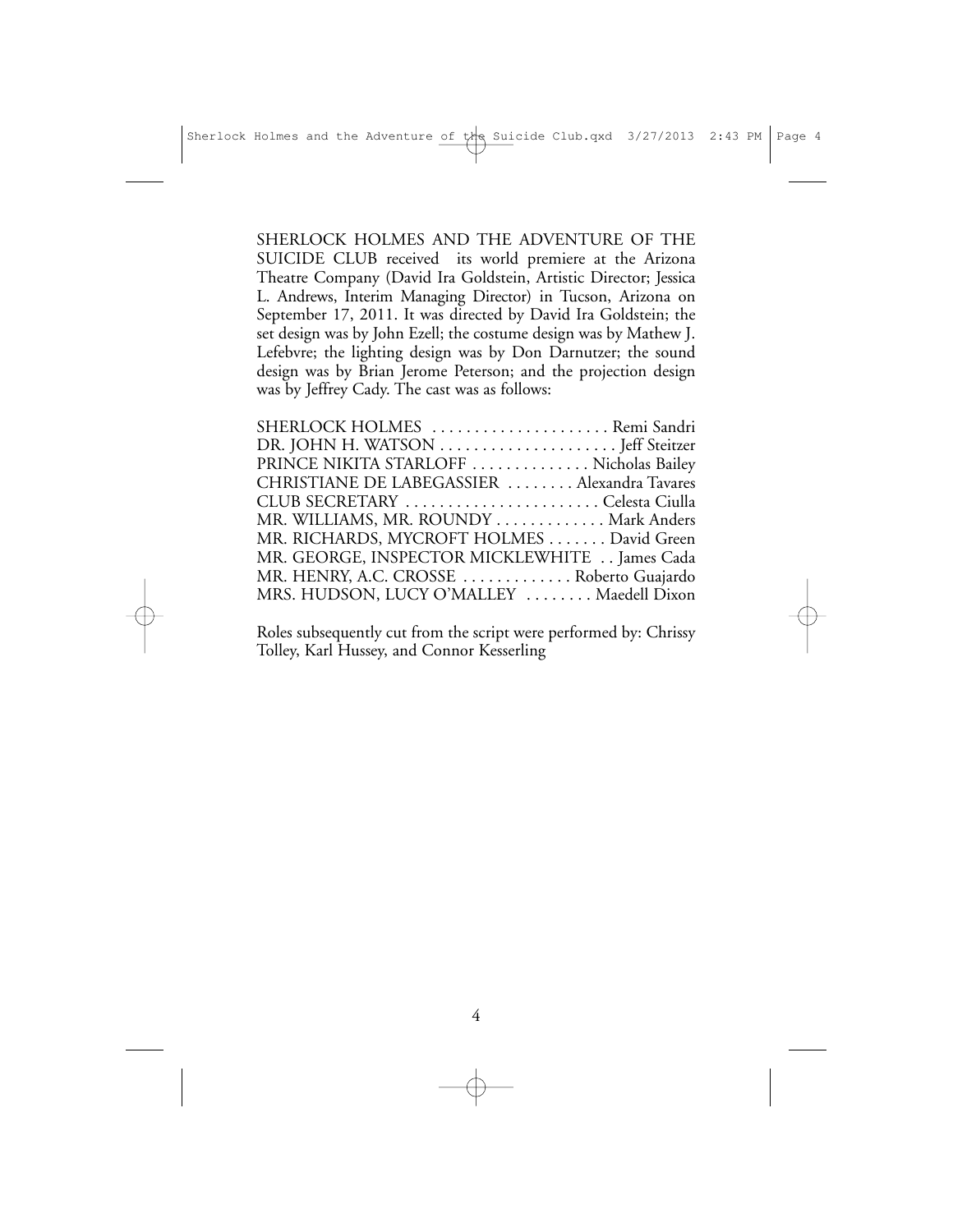#### **CHARACTERS**

SHERLOCK HOLMES DR. JOHN H. WATSON PRINCE NIKITA STARLOFF CHRISTIANE DE LABEGASSIER CLUB SECRETARY MR. WILLIAMS MR. RICHARDS MR. GEORGE MR. HENRY MR. ROUNDY MYCROFT HOLMES INSPECTOR MICKLEWHITE A.C. CROSSE MRS. HUDSON LUCY O'MALLEY OLDER LADY

MAGICIAN'S ASSISTANT

DOUBLING: The play is performed by a cast of 10 actors. The following roles can be doubled effectively, but other doubling schemes may work just as well or better:

Christiane/Magician's Assistant Mrs. Hudson/Lucy O'Malley/Older Woman Mr. Williams/Mr. Roundy Mr. Richards/Mycroft Holmes Mr. George/Inspector Micklewhite Mr. Henry/A.C. Crosse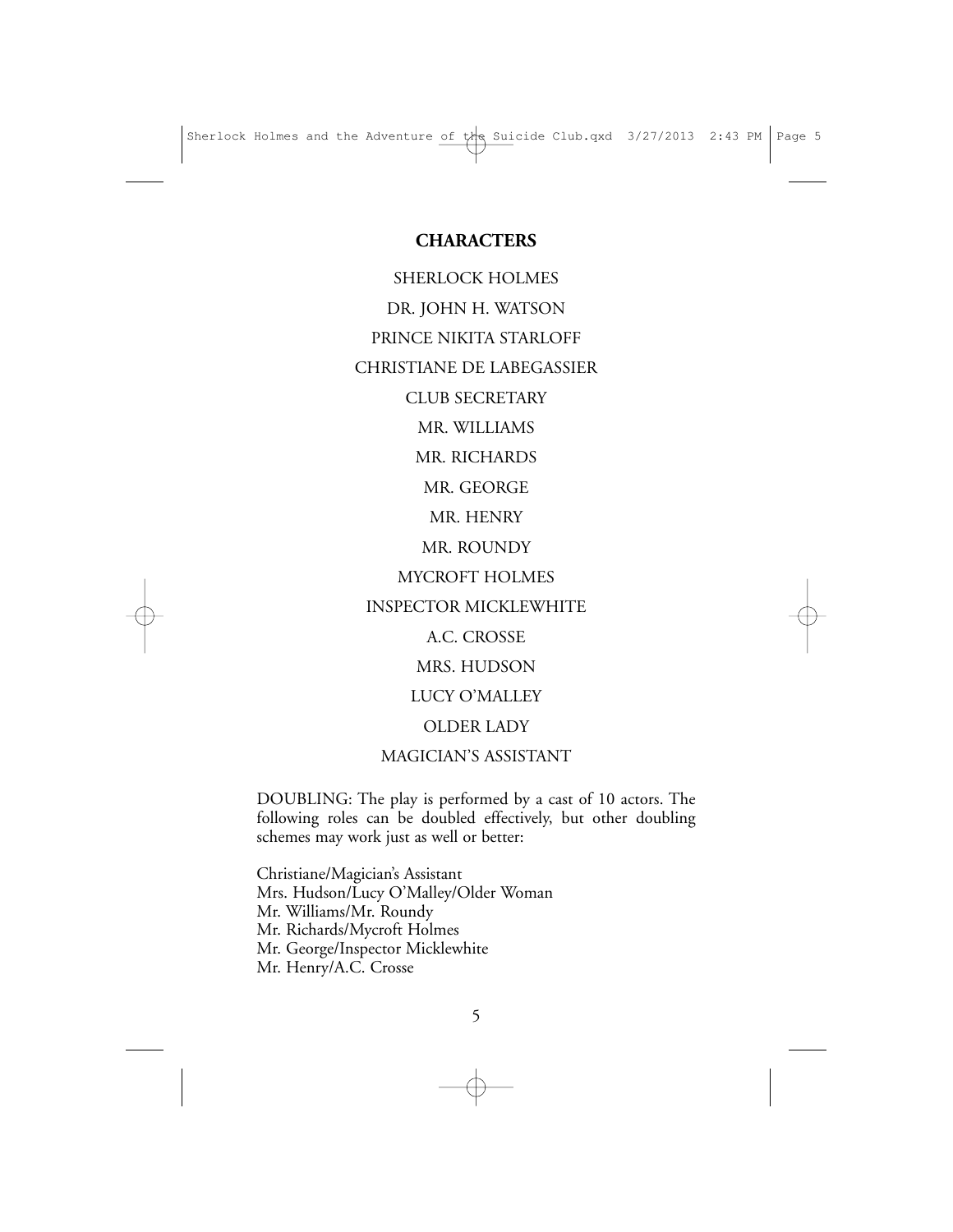### **TIME**

1914.

## **PLACE**

London.

## **STAGE DESIGN**

The play is written for maximum speed of transition, which the design must facilitate, so please avoid a cumbersome "realism" à la William Gillette. Scenes should be set against sleek, simple backdrops; scrims and/or screens that display information in the style of the chapter headings and illustrations found in the pages of *Beeton's, Lippincott's* and *The Strand.*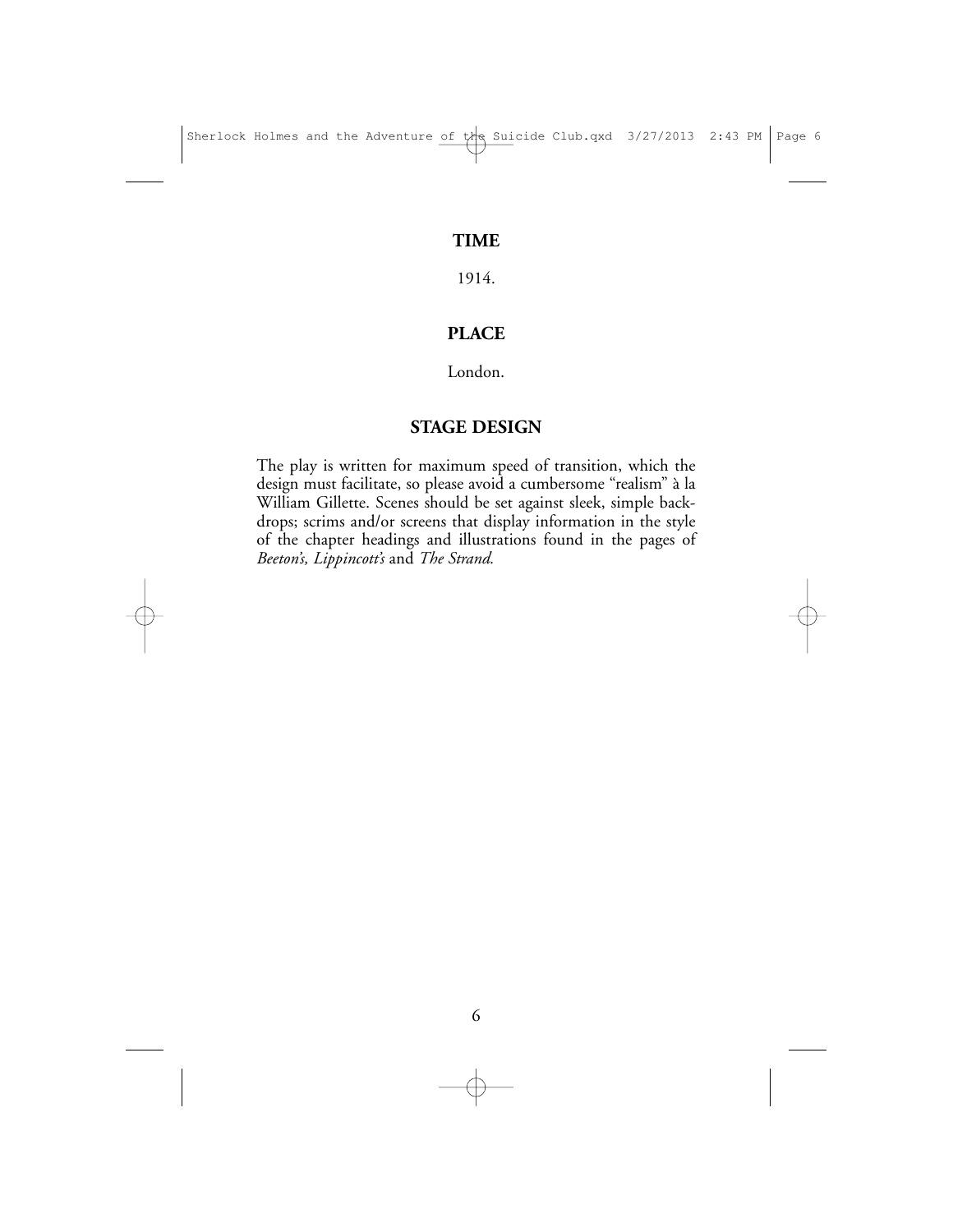## **SHERLOCK HOLMES AND THE ADVENTURE OF THE SUICIDE CLUB**

#### **ACT ONE**

#### **Scene 1**

#### **221 B Baker Street**

*Projection: A Sidney Paget illustration of Sherlock Holmes on his chaise.*

*Dr. John H. Watson is discovered down center, facing us.*

WATSON. "It was with the most severe concern that I did respond to a disturbing letter sent to me on the sixth of May 1914 by my former landlady Mrs. Hudson regarding my friend Sherlock Holmes. When I arrived at our old lodgings at 221 B Baker Street I found Holmes in a state that can only be described as despondent." *(Lights reveal Sherlock Holmes, in his dressing gown, sprawled on a chaise in his Baker Street rooms.)*

HOLMES. I am despondent, Watson.

WATSON. "His very words."

HOLMES. Despondent, despairing, devoid of ambition, expectation, hope, joy … *(Watson glances behind the chaise.)* If you're looking for the needle, don't bother. I am not at the mercy of the seven-percent solution, if that's what you imagine is the cause of my malaise.

WATSON. Then what? Did a case go wrong? You brought the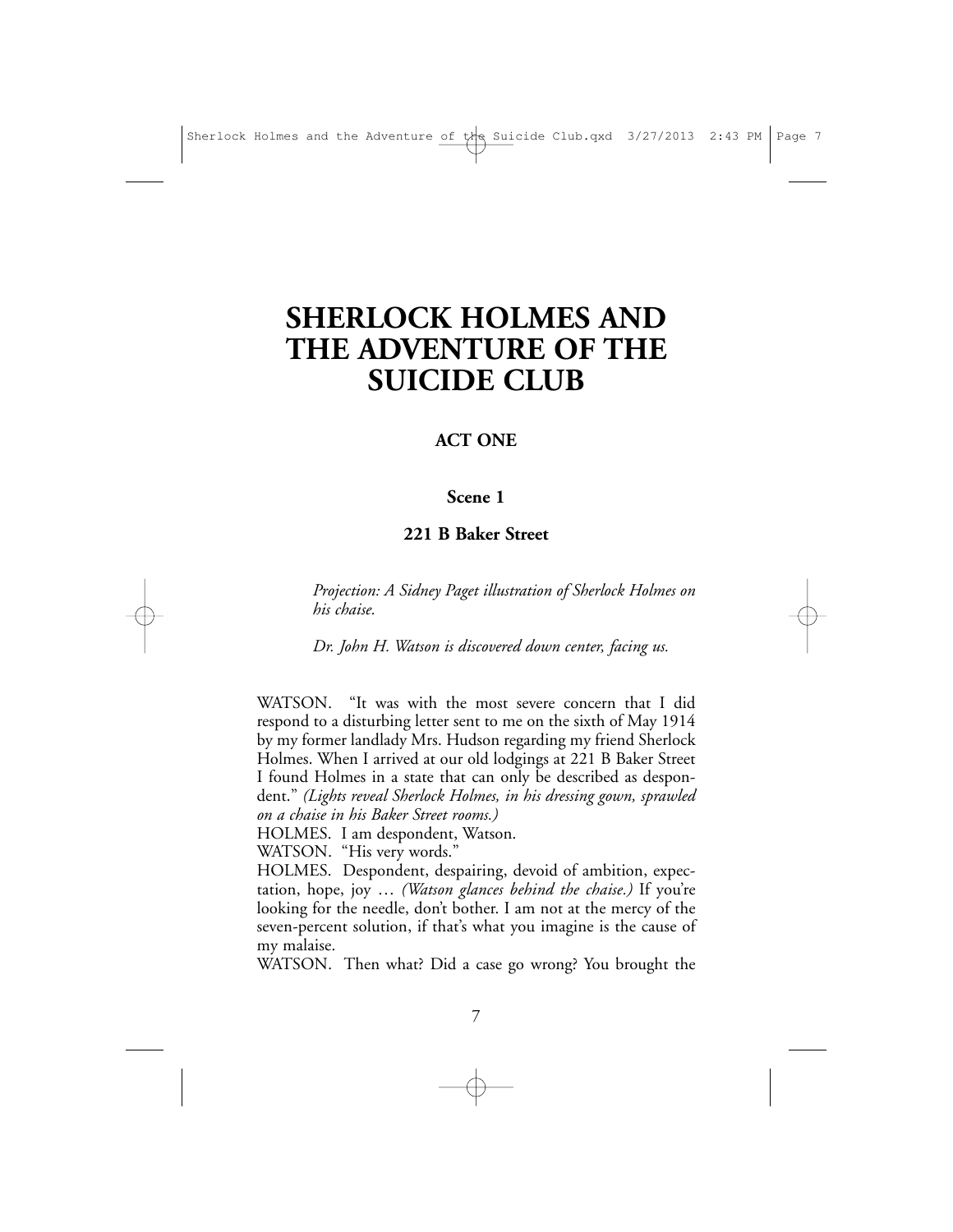Bournemouth Strangler to justice not two months past.

HOLMES. Yes, he hangs day after tomorrow.

WATSON. Well, then, all you need is another strangler or poisoner to come along. You know what you say, "Give me problems, give me work, / give me — "

HOLMES. " — / give me the most abstruse cryptogram, the most intricate analysis, and I am in my proper atmosphere." Yes, I recall you put that down for dubious posterity. *(Stands, pacing aimlessly.)* It isn't that I lack for work. I've been presented with any number of cases not worth rising from my stupor. I don't crave travel; I've been everywhere in the world. And I assure you I do not need a new flat-mate. Living with other people is hell.

WATSON. Holmes, have you bathed recently?

HOLMES. The body is designed for decay, Watson, there is no reason to hinder the natural process.

WATSON. No reason to hasten it either. Here, I have an idea! Look at me. Survey my clothes, my boots, my fingernails. Where have I been today?

HOLMES. *(Groans.)* Watson —

WATSON. Come, you do it all the time. When we met, the very first thing you said to me was…?

HOLMES. *(Dull, flat.)* "You have been in Afghanistan, I perceive." WATSON. And how'd you know I'd been in Afghanistan? You said I appeared to be a medical type but with a military air. Ergo? Ergo an army doctor. My face was dark but my wrists were fair. Ergo? Ergo I'd been in the tropics. Arm held stiff, indicative of a wound, so where in the tropics could an English army doctor have gotten his arm wounded?

HOLMES. Wales.

WATSON. Holmes, really!

HOLMES. *(Sighs.)* All right. You came here from your tailor, you're due at the hospital, you forgot your watch, and you're late for an appointment.

WATSON. Recalled to life! And how did you know all this?

HOLMES. Because when you got here you said, "I've come from my tailor, I'm due at the hospital, I forgot my watch, and I'm late for an appointment."

WATSON. Oh, yes. Forgot. Holmes, do you know what my diagnosis is? You're suffering from the modern age. The 20th century, and all its attendant anxieties. Pick up a newspaper, from Morocco